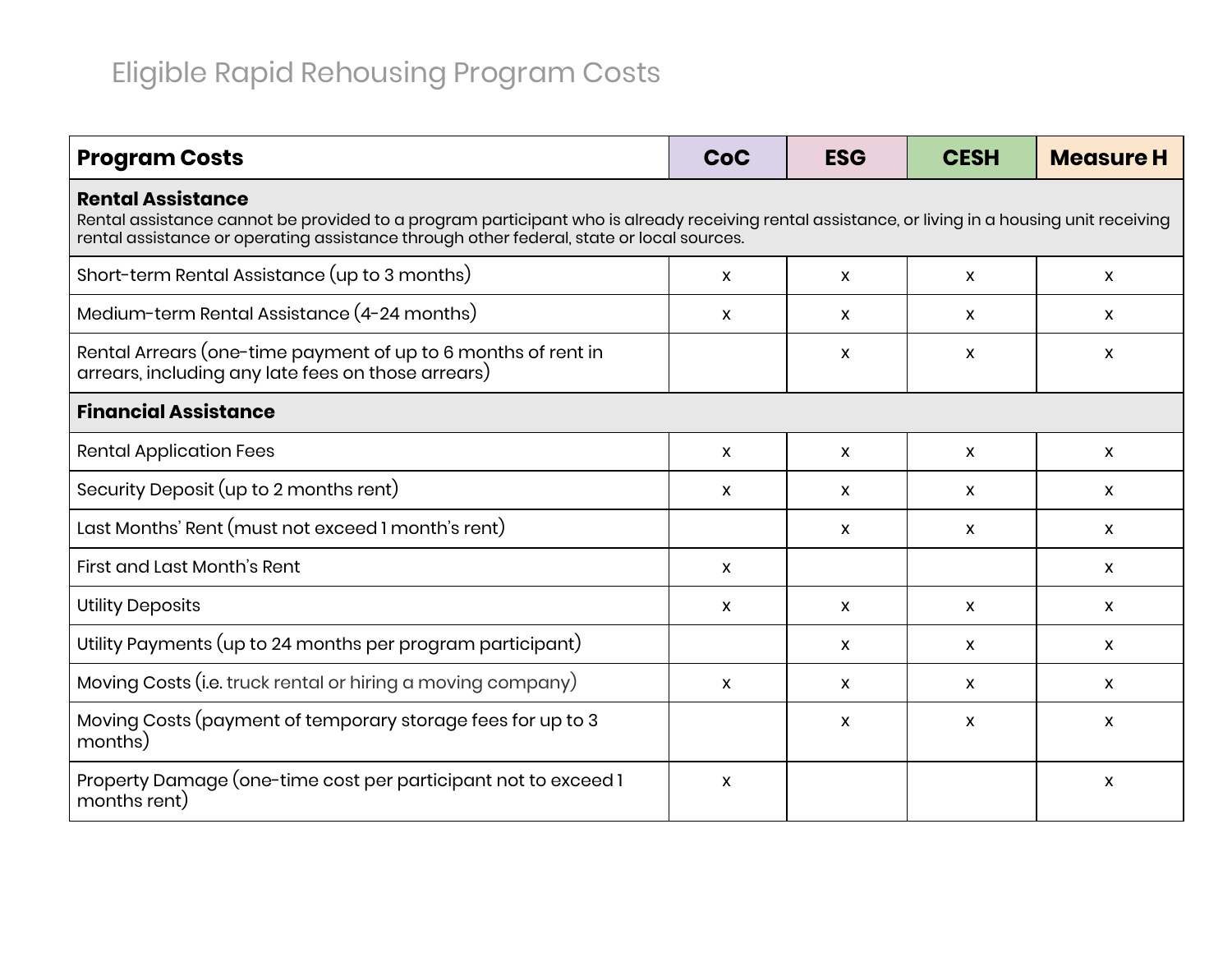|                                                                                                                                                                                        | CoC | <b>ESG</b>   | <b>CESH</b> | <b>Measure H</b> |  |  |
|----------------------------------------------------------------------------------------------------------------------------------------------------------------------------------------|-----|--------------|-------------|------------------|--|--|
| <b>Housing Search &amp; Placement Services</b><br>Assist participants in locating, obtaining, and retaining suitable housing, including:                                               |     |              |             |                  |  |  |
| Assessment of Housing Barriers, Needs and Preferences                                                                                                                                  |     | X            | X           | X                |  |  |
| Development of an Action Plan for Locating Housing                                                                                                                                     |     | X            | X           | X                |  |  |
| <b>Housing Search</b>                                                                                                                                                                  | X   | $\mathsf{x}$ | X           | $\mathsf{x}$     |  |  |
| Outreach to and Negotiation with Owners                                                                                                                                                |     | X            | X           | X                |  |  |
| Assessment of Housing for Compliance with Requirements for<br>Habitability, Lead-Based Paint, and Rent Reasonableness                                                                  |     | X            | X           | X                |  |  |
| Assistance with Submitting Rental Applications                                                                                                                                         |     | X            | X           | X                |  |  |
| Assistance with Understanding Leases                                                                                                                                                   | X   | X            | X           | X                |  |  |
| Assistance with Obtaining Utilities                                                                                                                                                    | X   | X            | X           | X                |  |  |
| Assistance with Making Moving Arrangements                                                                                                                                             | X   | X            | X           | X                |  |  |
| <b>Tenant Counseling</b>                                                                                                                                                               | X   | X            | X           | X                |  |  |
| <b>Case Management Services</b><br>Assessing, arranging, coordinating, and monitoring the delivery of individualized services to meet the needs of program participants,<br>including: |     |              |             |                  |  |  |
| Conducting the Initial Evaluation, Including Verifying and<br>Documenting Eligibility                                                                                                  |     | X            | X           | X                |  |  |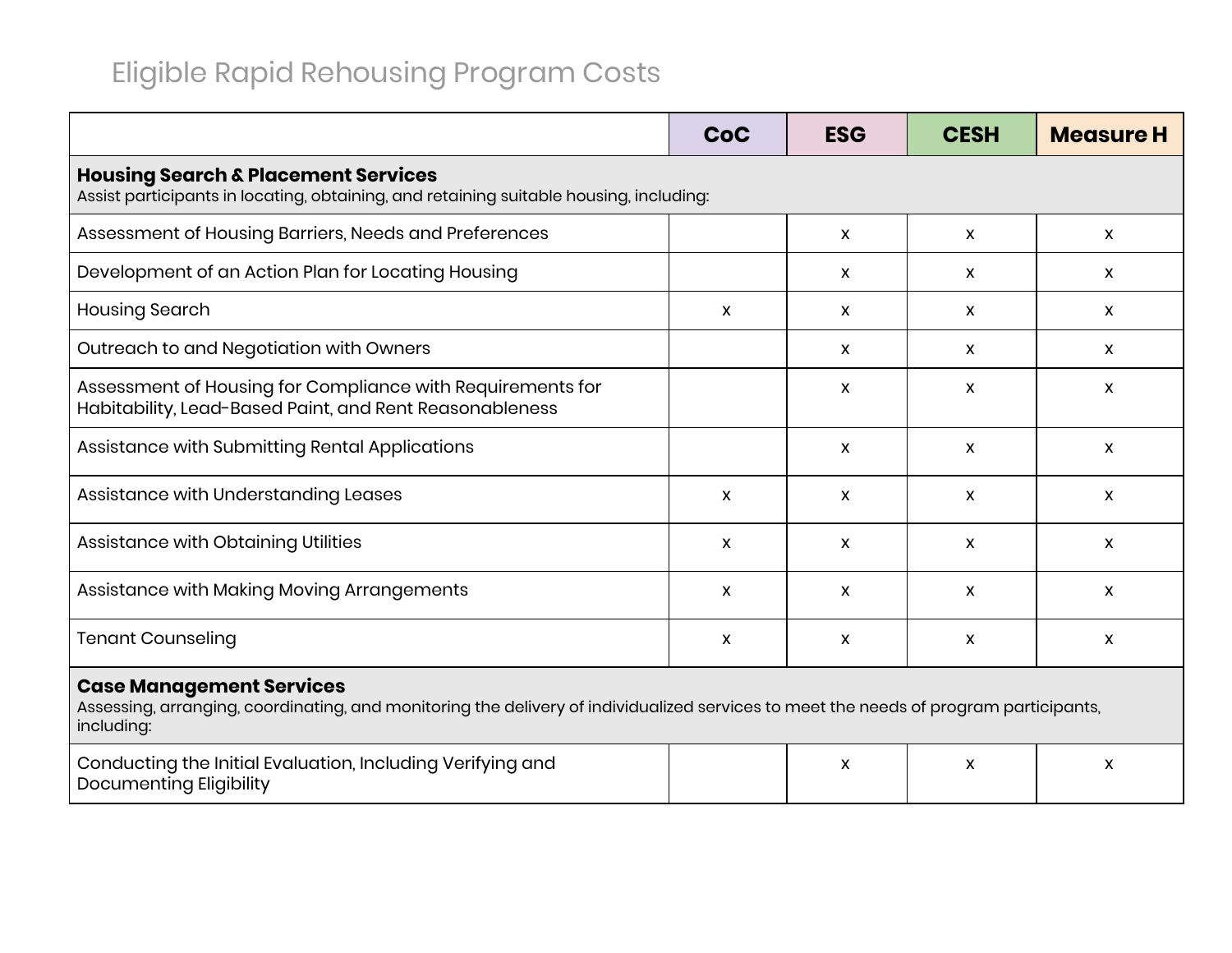|                                                                                                                                           | <b>CoC</b> | <b>ESG</b> | <b>CESH</b>  | <b>Measure H</b> |
|-------------------------------------------------------------------------------------------------------------------------------------------|------------|------------|--------------|------------------|
| Providing Ongoing Risk Assessment and Safety Planning with Victims<br>of Domestic Violence, Dating Violence, Sexual Assault, and Stalking | X          |            |              | X                |
| Using the Coordinated Entry System (CES)                                                                                                  | x          | X          | $\mathsf{x}$ | X                |
| Counseling                                                                                                                                | X          | x          | X            | x                |
| Developing, Securing, and Coordinating Services                                                                                           | X.         | x          | X            | X                |
| Obtaining Federal, State, and Local Benefits                                                                                              | x          | X          | $\mathsf{x}$ | X                |
| Monitoring and Evaluating Program Participant Progress                                                                                    | X.         | x          | X            | X                |
| Providing Information and Referrals to Other Providers                                                                                    | X          | X          | X            | X                |
| Developing an Individualized Housing/Service Plan, Including<br>Planning a Path to Permanent Housing Stability                            | x          | x          | X            | X                |
| Conducting Annual Re-Evaluation Assessments of Service Need                                                                               | X          | x          | X            | X                |

### **Legal Services**

Costs of legal advice and representation in matters that interfere with the ability to obtain and retain permanent housing. Costs may be based on: 1) Hourly fees 2)Fees based on the actual service performed (i.e. fee for service) but only if the cost would be less than the cost of hourly fees. Funds may not be used for legal advice and representation purchased through retainer fee or contingency fee arrangements. Legal services related to immigration and citizenship matters or related to mortgages/homeownership are ineligible.

| Client Intake                  |              | $\checkmark$<br>$\mathbf{v}$ | ́ |
|--------------------------------|--------------|------------------------------|---|
| Preparation of Cases for Trial | $\mathbf{v}$ | X                            |   |
| Provision of Legal Advice      | $\checkmark$ | x                            |   |
| Representation at Hearings     | v            | v<br>́                       | ́ |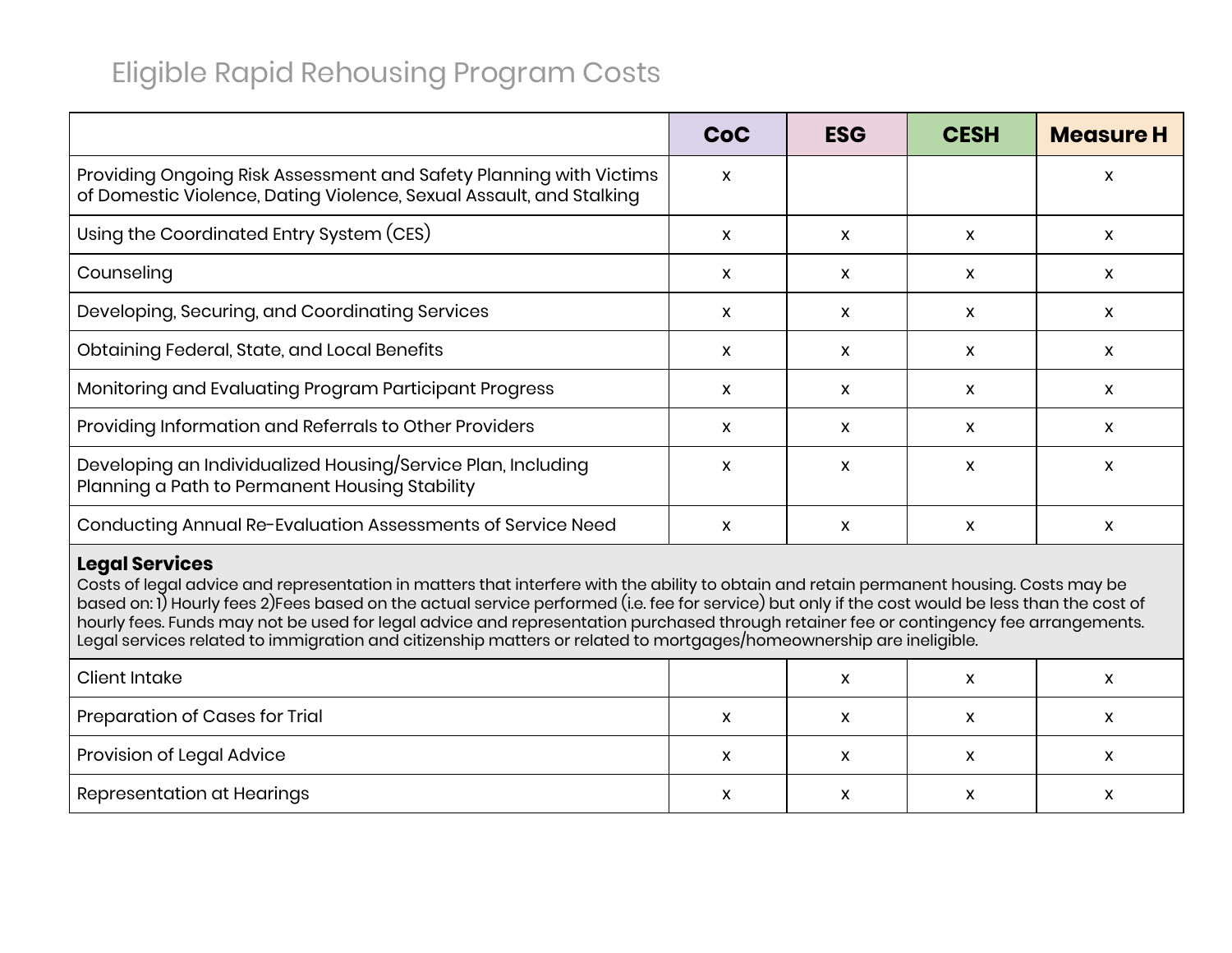|                                                                                                                                                                                                                         | <b>CoC</b> | <b>ESG</b> | <b>CESH</b>  | <b>Measure H</b>          |  |
|-------------------------------------------------------------------------------------------------------------------------------------------------------------------------------------------------------------------------|------------|------------|--------------|---------------------------|--|
| Counseling                                                                                                                                                                                                              | X          | X          | $\pmb{\chi}$ | $\boldsymbol{\mathsf{x}}$ |  |
| Landlord/Tenant Disputes                                                                                                                                                                                                | X          | X          | X            | $\pmb{\chi}$              |  |
| Child Support                                                                                                                                                                                                           | X          | X          | $\mathsf{x}$ | X                         |  |
| Guardianship                                                                                                                                                                                                            | X          | X          | $\mathsf{x}$ | $\mathsf{X}$              |  |
| Paternity                                                                                                                                                                                                               | X          | X          | $\mathsf{x}$ | $\mathsf{x}$              |  |
| Emancipation                                                                                                                                                                                                            | X          | X.         | $\mathsf{x}$ | $\mathsf{x}$              |  |
| Legal Separation                                                                                                                                                                                                        | X          | X          | $\mathsf{x}$ | $\mathsf{x}$              |  |
| Orders of Protection & Other Civil Remedies for Victims of Domestic<br>Violence, Dating Violence, Sexual Assault, and Stalking                                                                                          | X          | X          | X            | $\boldsymbol{\mathsf{x}}$ |  |
| Appeal of Veterans and Public Benefits Claim Denials                                                                                                                                                                    | X          | X          | $\mathsf{x}$ | $\mathsf{x}$              |  |
| <b>Resolution of Outstanding Criminal Warrants</b>                                                                                                                                                                      | X          | X          | $\mathsf{x}$ | $\boldsymbol{\mathsf{x}}$ |  |
| <b>Supportive Services</b><br>Supportive services address the special needs of program participants and are necessary to assist program participants with obtaining and<br>maintaining housing.<br>$\sim$ $\sim$ $\sim$ |            |            |              |                           |  |

| <b>Child Care</b>                                                                                                      |  |  |
|------------------------------------------------------------------------------------------------------------------------|--|--|
| Credit Repair (i.e. credit counseling, accessing a free personal credit<br>report, & resolving personal credit issues) |  |  |
| <b>Education Services</b>                                                                                              |  |  |
| <b>Employment Assistance and Job Training</b>                                                                          |  |  |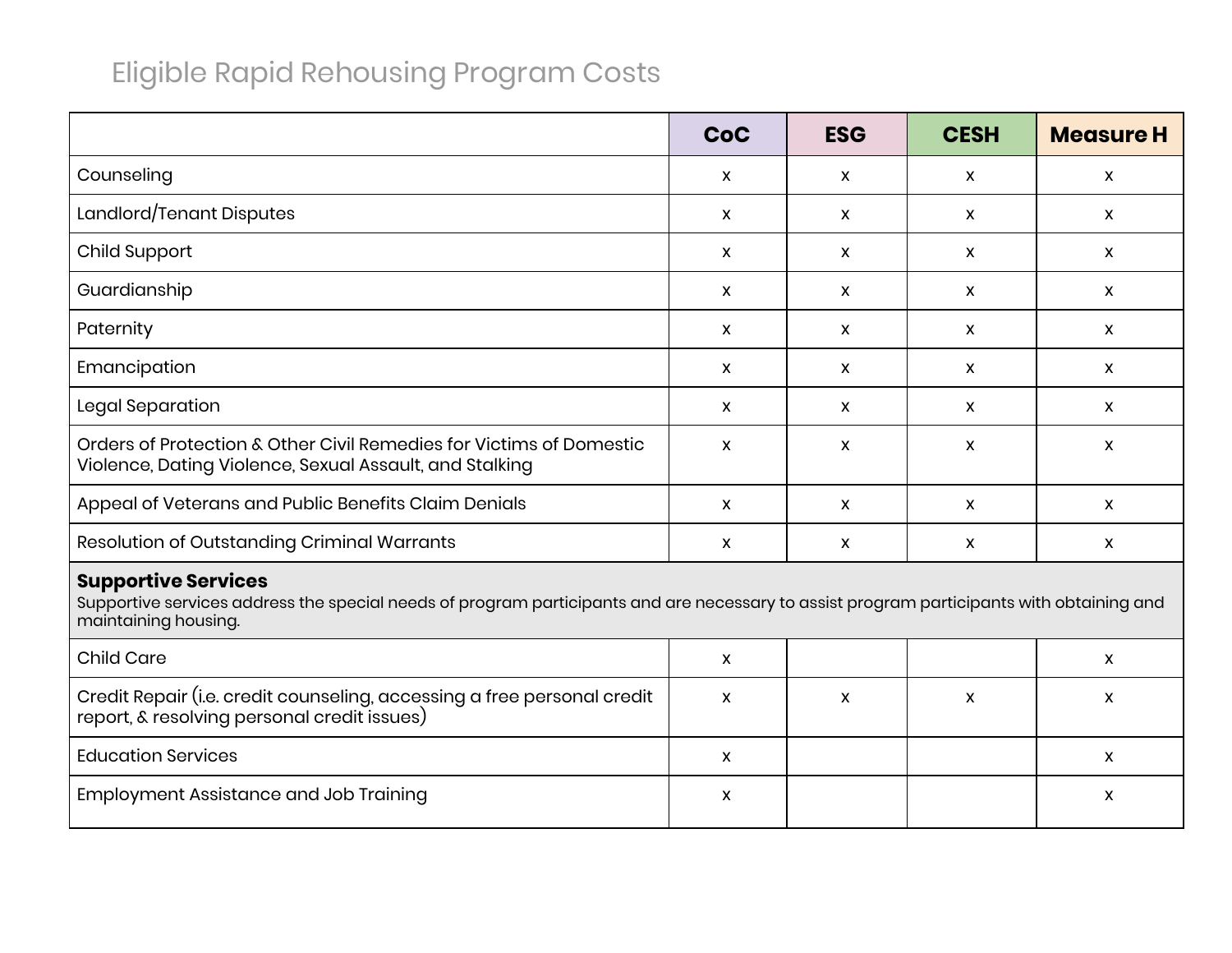|                                                                                                          | CoC                       | <b>ESG</b>                | <b>CESH</b>  | <b>Measure H</b>          |
|----------------------------------------------------------------------------------------------------------|---------------------------|---------------------------|--------------|---------------------------|
| Food                                                                                                     | $\mathsf{X}$              |                           |              | $\mathsf{X}$              |
| Mediation (between the program participant & owner)                                                      | $\mathsf{X}$              | $\boldsymbol{\mathsf{x}}$ | $\mathsf{x}$ | $\boldsymbol{\mathsf{X}}$ |
| Life Skills Training                                                                                     | $\mathsf{X}$              |                           |              | $\mathsf{X}$              |
| <b>Mental Health Services</b>                                                                            | $\boldsymbol{\mathsf{X}}$ |                           |              | $\mathsf{x}$              |
| <b>Outpatient Health Services</b>                                                                        | $\mathsf{X}$              |                           |              | $\mathsf{x}$              |
| <b>Outreach Services</b>                                                                                 | $\mathsf{X}$              |                           |              | $\mathsf{X}$              |
| <b>Substance Abuse Treatment Services</b>                                                                | $\mathsf{X}$              |                           |              | $\boldsymbol{\mathsf{X}}$ |
| Transportation                                                                                           | $\mathsf{X}$              |                           |              | $\mathsf{x}$              |
| <b>Operating Costs</b>                                                                                   |                           |                           |              |                           |
| Maintenance/Repairs                                                                                      | $\mathsf{X}$              |                           |              | $\boldsymbol{\mathsf{X}}$ |
| Property Taxes and Insurance                                                                             | $\mathsf{X}$              |                           |              | $\boldsymbol{\mathsf{X}}$ |
| <b>Replacement Reserve</b>                                                                               | $\pmb{\mathsf{X}}$        |                           |              | $\boldsymbol{\mathsf{X}}$ |
| Building Security for a Structure where more than 50% of the Units or<br>Area is Paid for by Grant Funds | $\pmb{\chi}$              |                           |              | $\boldsymbol{\mathsf{X}}$ |
| Electricity, Gas, and Water                                                                              | $\pmb{\mathsf{X}}$        |                           |              | $\pmb{\chi}$              |
| Furniture                                                                                                | $\boldsymbol{\mathsf{X}}$ |                           |              | $\boldsymbol{\mathsf{X}}$ |
| Equipment                                                                                                | X                         |                           |              | X                         |